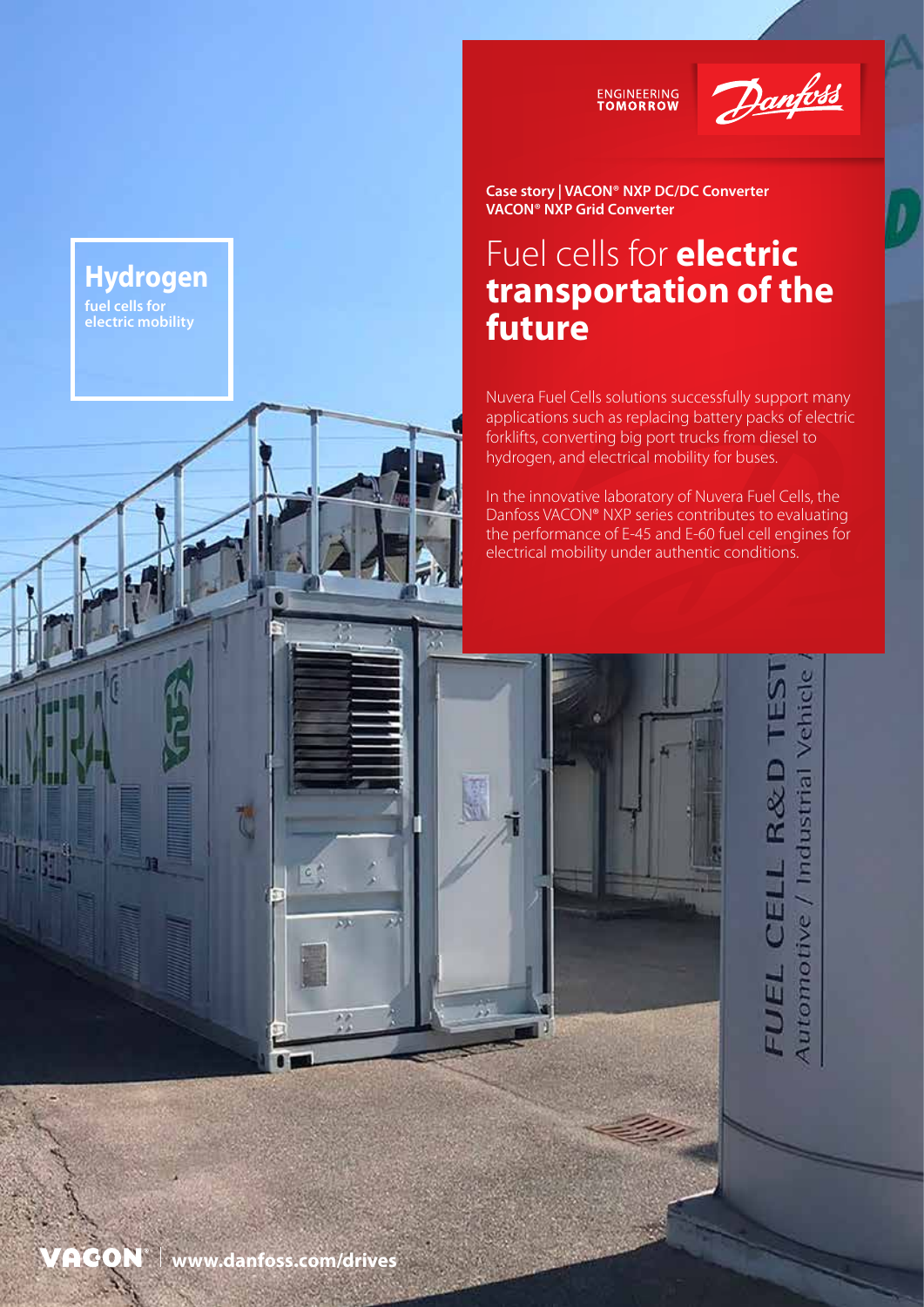Paolo Zucchi, Engineering Manager of Nuvera Fuel Cells, explains:

*"In Nuvera, we have developed solutions for electrical mobility based on fuel cells with compact engines providing 45 kW and 60 kW net power output, making them very appealing for mobility applications. In order to optimize these products and guarantee a maximum level of reliability, we've decided to run long-term durability testing on our fuel cell engines in an experimental laboratory located inside the industrial site of SIAD S.p.A., near Bergamo, Italy, where hydrogen is produced. Our new lab infrastructure will give us the possibility to optimize our products on the basis of power cycles simulating the real vehicle application of our final customers."*

Fuel cells are heavily penetrating the electrical transportation market at different levels, in particular high-power vehicles such as buses, delivery vans, trucks and port equipment. These applications require highreliability components and must be able to perform, even under the most demanding environmental conditions.

The aim to achieve maximum reliability and efficiency led Nuvera Fuel Cells to develop an innovative laboratory to

stress its fuel cell products designed for the mobility market.

Nuvera Fuel Cells is a subsidiary of the Hyster-Yale Group focused on power generation module development made from on PEM (Proton Exchange Membrane) fuel cells. Fuel cells based on metal bipolar plates rather than graphite ones guarantee better performance in terms of efficiency, robustness and volume.

#### **A laboratory in a container**

To create an experimental lab infrastructure directly connected to the SIAD hydrogen production plant, Nuvera Fuel Cells decided to engineer a container capable of hosting up to eight power generator engines during testing.

Paolo Zucchi says: "*It hasn't been an easy task to fit everything we needed inside a container. We wanted eight test benches, flexible and independent from each other, capable of safely running 24 hours a day, 7 days a week, under authentic conditions. The necessary hydrogen is taken through a dedicated piping from the SIAD production plant next to it, properly regulated and then distributed inside the container to the eight power generator engines, compliant with the applicable safety standards. The most demanding task of the project has been the one related to the power management.* 

*We were looking for AC drives that were not only compact enough to fit inside the limited available space but also flexible and most importantly, suited for this application. In fact, since we had to fully test the behavior of our products, we didn't want to manage uncertainties or issues related to the electrical power equipment while running the tests. We found the solution in the Danfoss AC drives family, which had already been used with great satisfaction by our colleagues in Hyster-Yale in The Netherlands. They used AC drives to develop a solution for converting a diesel port truck into a fuel cell-powered one."*

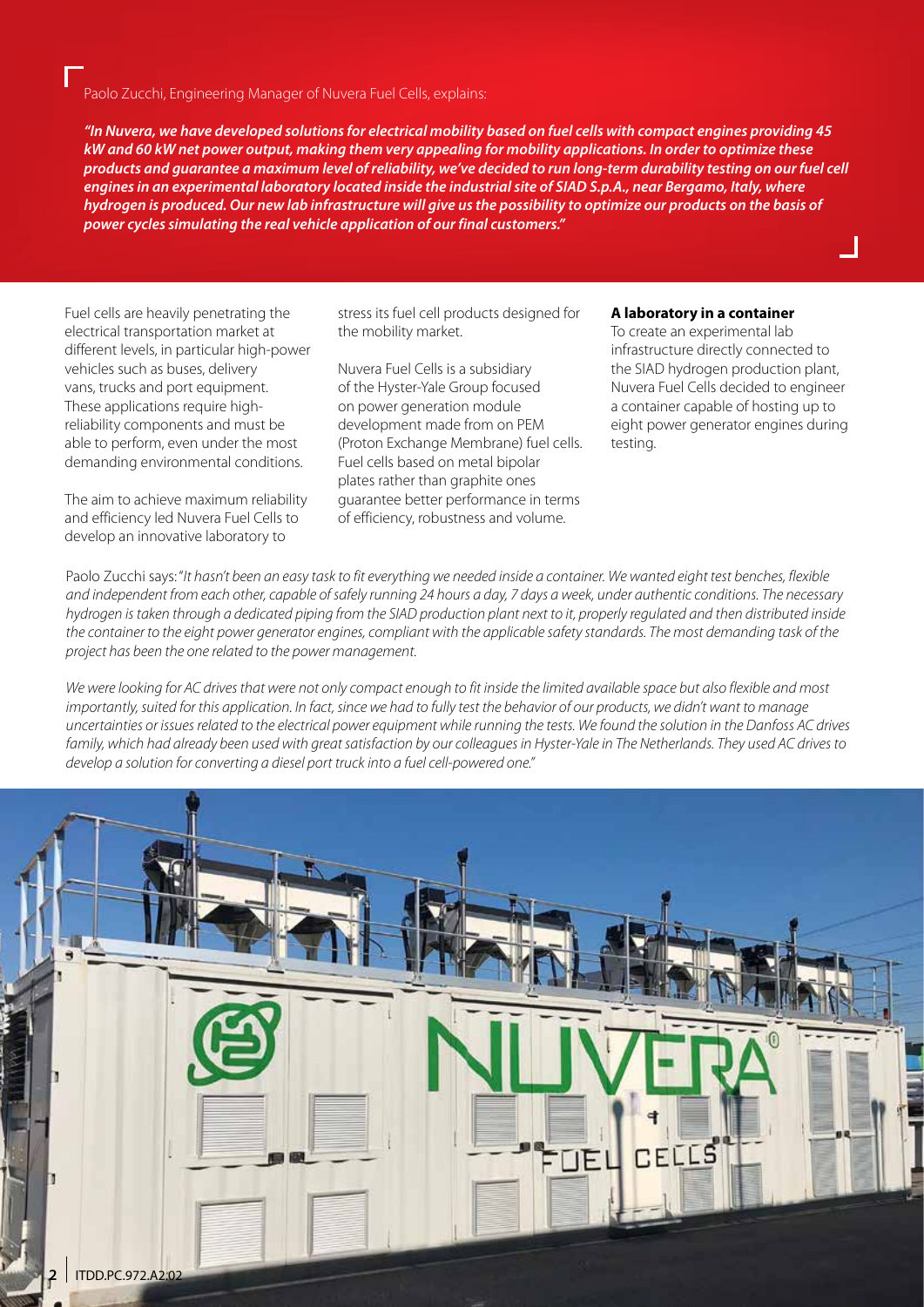#### **Sustainable test procedures thanks to energy recovery**

The task of the power control within the Nuvera Fuel Cell experimental laboratory is twofold: on the one hand, it must adapt voltage level delivered by the fuel cells, which varies according to the power of the load and current delivered. On the other hand, it must guarantee the full energy recovery of the electricity generated during the test cycles, returning it to the grid. *"Energy sustainability was another essential requirement of the project,"* underlines Fabio Nassi, who is the electrical engineer that followed the project for Nuvera, *"therefore,* 

*thanks to the expert support of Danfoss Drives engineers, we have developed a configuration for maximum flexibility in defining the test cycles to which our generator modules are subjected as well as the complete recovery of the produced energy."* The same solution is replicated eight times, once for each fuel cell.

Each test station is independent from the others and the test equipment allows Nuvera to test both 45 kW and 60 kW generator modules, as well as any other Nuvera Fuel Cells developed in the future with the same class.

#### **Complete plug-and-play delivery**

The electrical cabinets were supplied directly by Danfoss, who oversaw construction and commissioning together with its partners. "*A single point of contact for the construction of the electrical panels was of great advantage. Danfoss Italy proved to be of great help during the optimization phase of the project, but they also took care of the practical implementation, delivering electrical cabinets already tested and installed in plug-and-play solutions to the construction site*", comments Mr. Zucchi. "*Furthermore, since all the AC drives are of the same range, we were able to use the same programming and management environment for their configuration and monitoring, with a clear saving in training time."*

#### **A successful partnership**

Nuvera Fuel Cells' new laboratory has been commissioned and as soon as the connection to the grid is completed, it will run continuously. The lab will perform tests on fuel cell engines solicited with power cycles typical of bus applications, in order to

evaluate their long-term performance under authentic conditions. The practical container concept makes this lab infrastructure usable for other purposes.

The same kind of solution can be used to test an energy accumulation system, Mr. Paolo Zucchi concludes: *"We know* 



Dario Rudellin, Business Developer within energy in Danfoss says:

*"The system is really flexible and based on VACON® NXP drives platform architecture exploiting it in its entirety. A DC Bus was conceived for energy exchange between power users. The output of each fuel cell generator module is connected to a VACON® NXP DC/DC Converter, which boosts the output DC bus voltage around 670 V, regardless of the instantaneous output voltage level of the fuel cells. A VACON® NXP Grid Converter is connected to the same DC bus with the aim of regenerating towards the national electricity grid, according to the Italian grid code CEI 0-16. A third VACON® NXP DC/DC Converter has been selected for supplying a compressor used for the fuel cell".*

based on hydrogen as a vector. This system can be connected to an electrolysis production system powered by renewable energy, thus optimizing the electrical energy generation and achieving zero-emission distribution.

*Danfoss VACON® NXP drives to be a robust product because of Danfoss' successful history in the electrification of naval applications and they have satisfied our expectations. Above all, the experimental lab project is concrete evidence that the excellent collaboration among all partners involved, also at a personal level, let us reach the expected results within the given time frame.* 

*Thanks to this new lab infrastructure, we can show our customers the excellent performance and reliability of our fuel cell engines, which are developed with our most advanced patented technologies."*